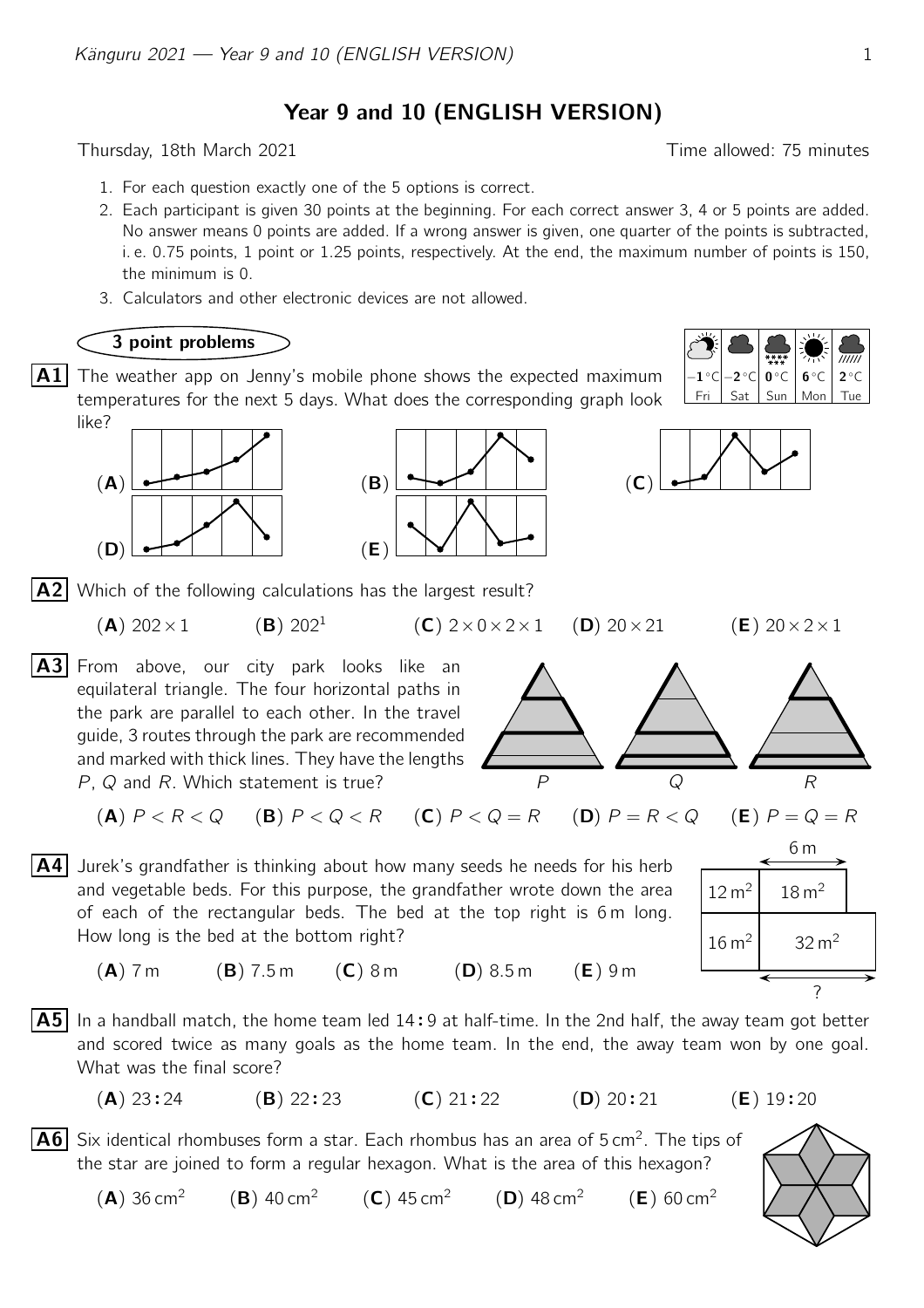A7 The triplets Samuel, Lukas and Gabriel from my class play in our six-member school jazz band. The other three band members are 13, 14 and 15 years old. The average age of all six band members is 15. How old are the triplets Samuel, Lukas and Gabriel?

 $(A)$  15 years (B) 16 years (C) 17 years (D) 18 years (E) 19 years

A8 When Mariam sets the correct code on her bicycle lock at the front, the lock looks from the back as shown. What is the correct code?

(A) 4836 (B) 3981 (C) 6548 (D) 6427 (E) 5358

A9 Which of the following triangles is isosceles, not right-angled, and has an area of 8 squares?



 $\overline{A10}$  Ada has thought of a number. The result she gets when she subtracts  $\frac{1}{16}$  $\frac{1}{10}$  from her number is the same as the result she gets when she multiplies her number by  $\frac{1}{16}$  $\frac{1}{10}$ . What number did Ada think of?

(A) 1  $\frac{1}{100}$  (B) 1  $\frac{1}{11}$  (C) 1  $\frac{1}{10}$  (D) 11  $\frac{11}{100}$  (**E**) 1 9

## 4 point problems

 $|B1|$  There are 10 children waiting at the water slide. A slide ride at constant speed lasts 1 minute. When a child reaches the last tenth of the slide, the light turns green and the next child starts sliding immediately. How long does it take for all 10 children to reach the bottom?

- $(A)$  9 min 18 s (B) 9 min 6 s (C) 8 min 54 s (D) 8 min 30 s (E) 8 min 20 s
- **B2** A frog wants to cross a pond. He uses 7 lily pads in a row. He only jumps forward 1 or 2 lily pads at a time. He has to jump over the 6th lily pad because it is wilted. How many different possibilities are there for the frog to cross the pond in this way?



**B3** The numbers from 1 to 6 are to be written in the six squares in the figure shown. On each of the three circles there are four of the squares. The 6 is already written. Which number must be written in the square with the question mark, so that the sum of the four numbers on each circle is the same?

(A) 1 (B) 2 (C) 3 (D) 4 (E) 5



1

- 7

3 9

 $\overline{\phantom{a}}$ 

7

8

9

T III

3

0|1

 $\mathbf{I}$ 

- **B4** If the year 2021 is divided by 6, by 7, by 8 or by 9, you get the remainder 5 each time. In how many years does the number of the year have this property again for the first time?
	- (A) 504 (B) 72 (C) 1512 (D) 126 (E) 336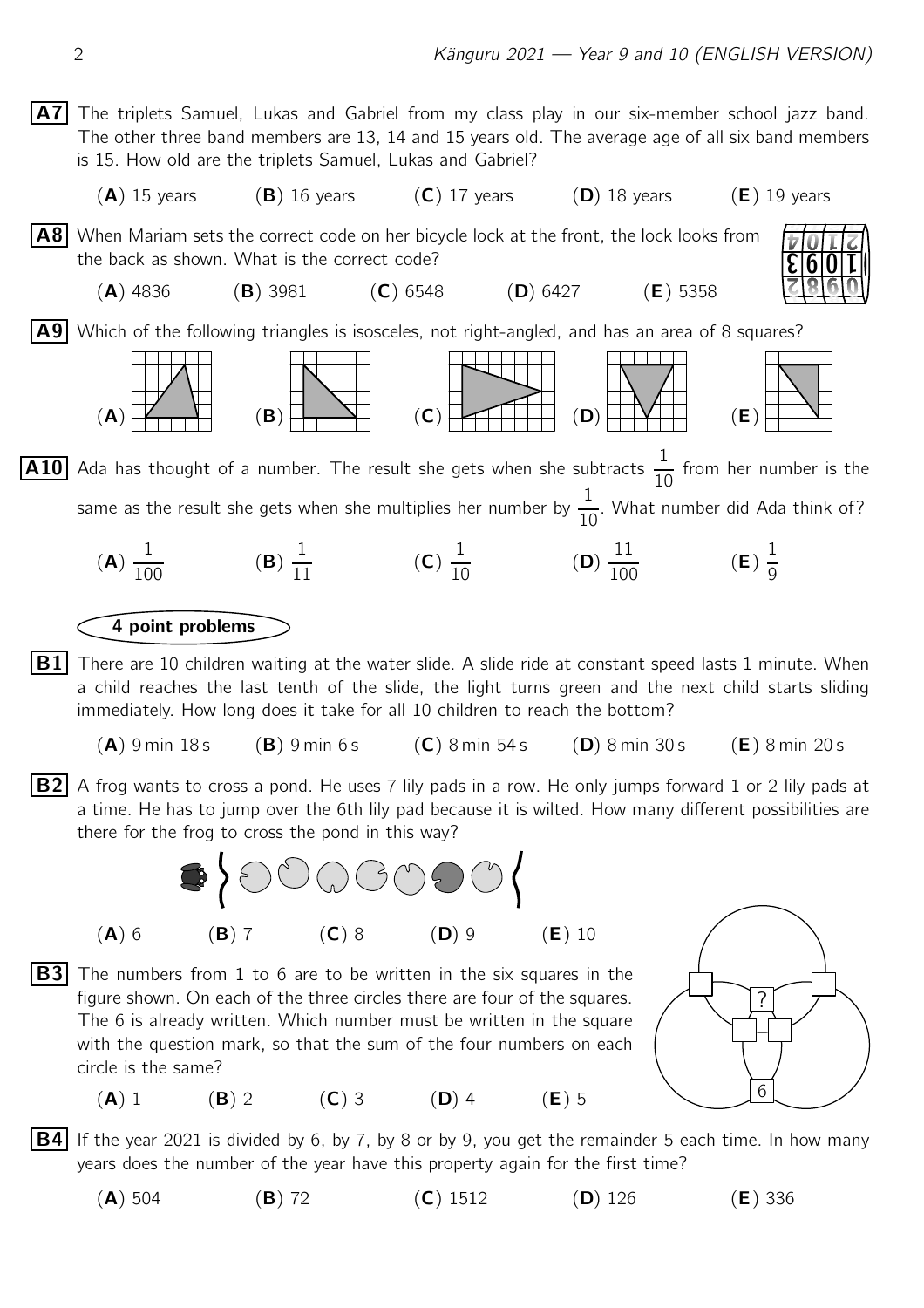- **B5** The picture shows a semicircle with centre M. What is  $\alpha$ ? (figure not to scale)
	- $(A)$  5°  $(B)$  7°  $(C)$  9°  $(D)$  11 $^{\circ}$  $(E)$  13 $^{\circ}$

**B6** Five kangaroos with the starting numbers I, II, III, IV and V take part in the kangaroo jumping competition. Kangaroo V starts, followed by IV, III, II and I – in this order. Each time a kangaroo overtakes another, it receives a point. Kangaroo II reaches the finish first, followed by IV, I, V and III – in this order. How many points did the five kangaroos get in total at least?

- (A) 10 (B) 9 (C) 8 (D) 7 (E) 6
- **B7** Anselm has a 3  $\times$  3 field filled with zeros. In this 3  $\times$  3 field, he selects in each step a  $2 \times 2$  square and increases each of the four numbers in it by 1. After a few steps, he stops. Three of the numbers that are now in the  $3 \times 3$  square can be seen, the others are covered. Which number is under the question mark?
- **B8** After the Kangaroo competition, certificates and prizes are sent to all schools. Parcels are packed at two large tables. Each of the five packing helpers has a fixed place. At the breakfast break, each helper counts his or her finished parcels. There are 9, 15, 17, 19 and 21, respectively. One of them has already carried all his or her parcels to the parcel trolley. Now there are three times as many parcels

on one table as on the other. How many parcels are already on the parcel trolley?

(A) 9 (B) 15 (C) 17 (D) 19 (E) 21

**B9** What is the sum of the 6 angles marked in the figure?

 $(A)$  960 $^{\circ}$ (B) 1020◦  $(C) 1080°$ (D) 1120◦  $(E)$  1140 $^{\circ}$ 



## **C2** The numbers a, b and c satisfy  $a+b+c=0$  and  $abc=78$ . What is the value of  $(a+b)(b+c)(c+a)$ ?

(A) −156 (B) −78 (C) −39 (D) 78 (E) 156





M



$$
\left\lfloor \frac{1}{2} \right\rfloor
$$

 $\big(\wedge\big)$ 



67◦